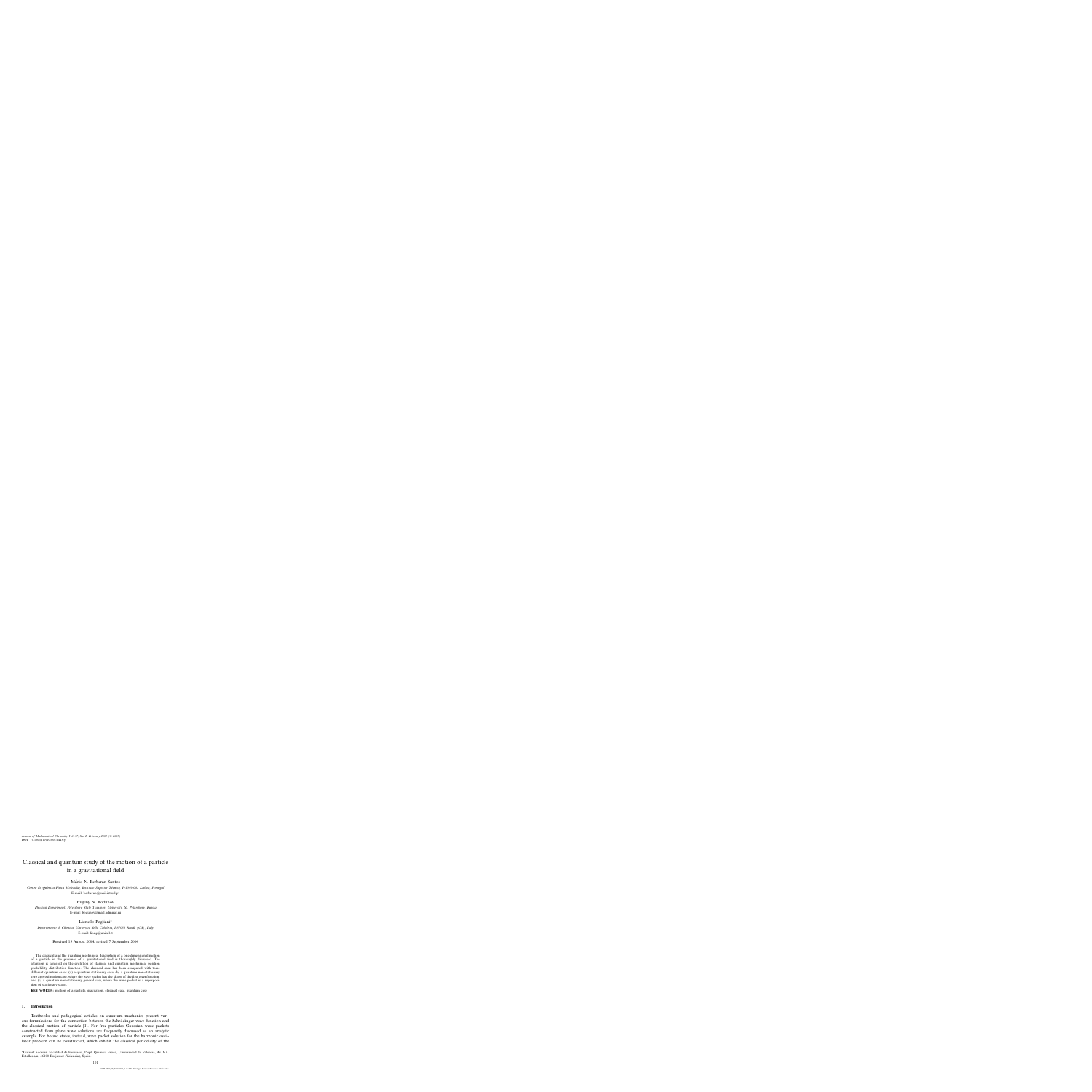particle motion. Numerical solutions of the Schrödinger equation representing wave packet scattering events have extensively been studied and they help to visualize the time dependence of such interaction [1–4].

A familiar approach for stationary state solution is to compare the probability density, given by  $P_{qu}^{(st)}(x, n) = |\psi_n(x)|^2$ , with a classical probability distri-<br>bution  $P_1(x)$  and show that the two probabilities approach each other in the  $q_u^{\text{qu}}(x, n) = |\psi_n(x)|$ <br>that the two prob bution,  $P_{cl}(x)$ , and show that the two probabilities approach each other in the limit of large quantum number  $n_i$  and this is often done using the harmonic limit of large quantum number *n*, and this is often done using the harmonic oscillator as an example. The agreement between the classical and the modified quantum probability densities [2],  $P_{\text{qu}}(x)$ , is very good. In fact, quantum effects become noticeable only in the region near the potential barrier, where the particle can penetrate through the barrier. The great attention devoted to the simple harmonic oscillator in classical, statistical, and quantum mechanics is certainly due to its direct connection with important physical systems from elementary classical mechanics to quantum field theory.

An important example of linear potential is the gravitational field, which plays an interesting role in our life, as has recently been underlined for the case of a gas in a gravitational field [5–7]. The last of these articles concerned the effect that a constant gravitational field had on the existence and position of the liquid–vapor boundary of a pure classical fluid. Here, the cases of a perfect gas and incompressible liquid model, as well as of a van der Waals fluid model were analysed. Linear potentials are also important in the field of elementary particle physics, in fact, it is argued that at large separations the quark–antiquark interaction is described by a linear potential.

The solution of the Schrödinger equation for particle bouncing on perfectly reflecting surface under the influence of gravity, known as "The quantum bouncer" problem [8], is discussed in a number of textbooks. The study of the dynamics of a bouncing wave packet, initially Gaussian in shape, in a linear potential is very interesting from a pedagogical standpoint, as it underlines some of the differences between classical and quantum dynamics [8–16]. The classical motion is periodic, since no energy dissipation is assumed to take place, and it repeats itself indefinitely, while the quantum motion is aperiodic, and exhibits interesting collapses and revivals of the oscillations, similar to those observed in many other quantum systems. In spite of this, there is a clear correspondence between the classical and quantum limits.

The subject of this paper will be to draw a comparison between the classical,  $P_{\text{cl}}(x)$ , and the modified quantum probability densities,  $P_{\text{qu}}(x)$ , which, so far, have not been compared. Some aspects of the quantum boucer problem have practical implications, e.g., the condensation phenomena of an ideal Bose–Einstein gas [17, 18], and the observation of quantum states of neutrons in Earth's gravitational field [19]. In recent years, the development of high precision techniques to cool and manipulate atoms and neutrons allowed to develop an experimental version of the simple quantum bouncer [20 and references therein].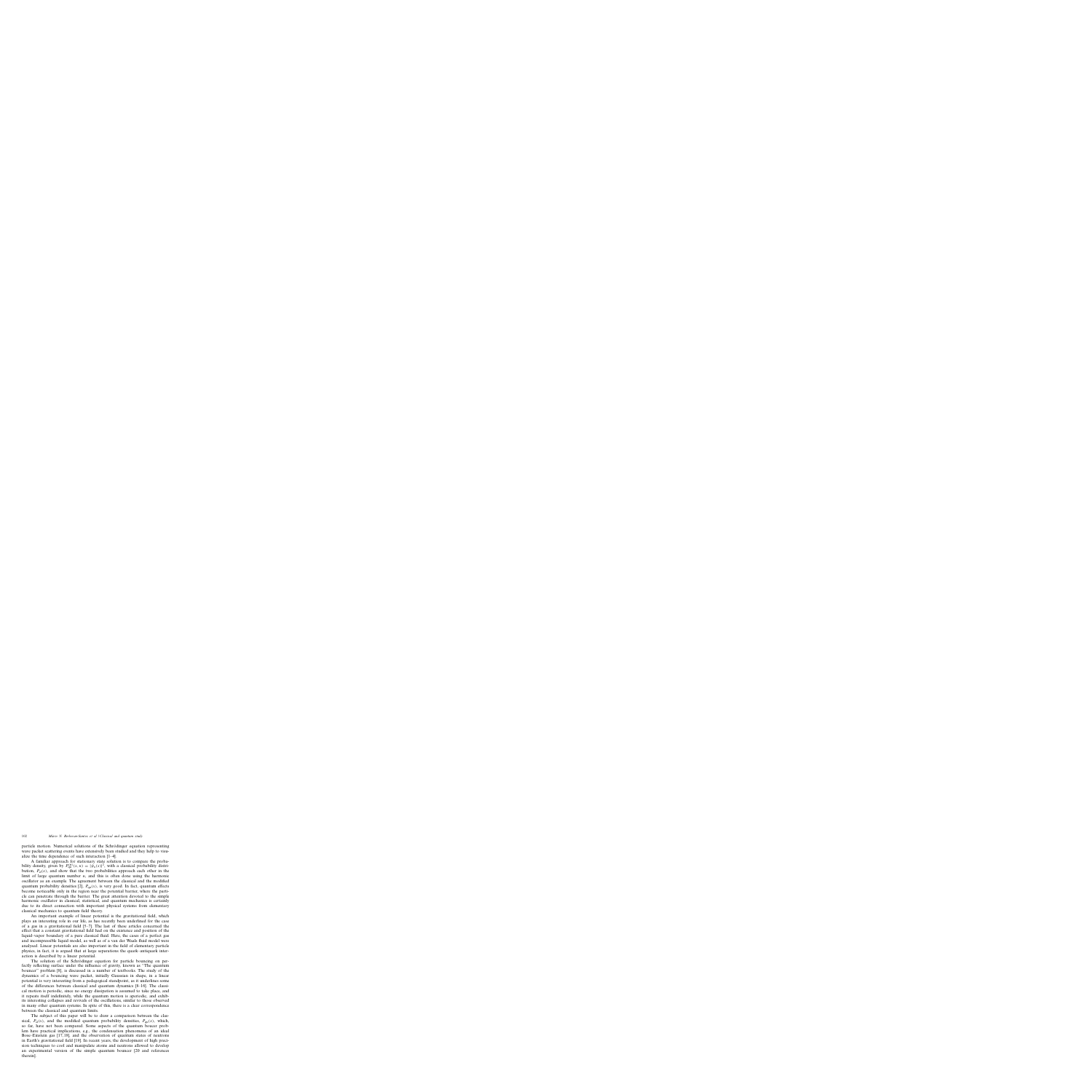Last but not least, the exact solution of the Schrödinger equation in a linear potential is connected with name of an outstanding scientist, who lived well before Schrödinger, George Biddel Airy. For the interested reader a short bibliographic note is given at the end of the paper.

## **2. Classical description**

#### *2.1. Equation of motion*

The potential energy of a particle of mass *m* in a gravitational field pointing in the  $-x$  direction, where it is subjected to a constant force  $(F(x) = mg)$ , is given by

$$
V(x) = mgx,\tag{1}
$$

where *g* is the gravitational acceleration. In classical mechanics, the equation of particle motion reads

$$
\frac{\mathrm{d}^2}{\mathrm{d}t^2}x(t) = -g.\tag{2}
$$

If the particle is falling down from some maximum height,  $x_{\text{max}}$ , the classical turning point, with zero speed

$$
x(0) = x_{\text{max}}
$$
 and  $\frac{d}{dt}x(t)|_{t=0} = 0$  (3)

then the solution of equation (2) has the form

$$
x(t) = x_{\text{max}} - \frac{gt^2}{2}.
$$
 (4)

In the case of elastic reflection of the particle at the Earth surface ( $V(x) = \infty$ for  $x < 0$ , the motion is periodic and is limited inside the interval [0,  $x_{\text{max}}$ ]. The period of this motion, *T*, can be obtained from the condition  $x(T/2) = 0$ , and is equal to,  $T = (8x_{\text{max}}/g)^{1/2}$ . Maximum height,  $x_{\text{max}}$ , is reached at time  $t =$  $T + nT n = 0, 1, 2, \ldots$  (see figure 1), when all kinetic energy is transferred into potential energy,  $mv_{\text{max}}^2/2 = mgx_{\text{max}}$ , i.e.  $x_{\text{max}} = v_{\text{max}}^2/2g$ , where  $v_{\text{max}}$  is the max-<br>imum speed of the particle. Thus, the particle motion in the gravitation field is imum speed of the particle. Thus, the particle motion in the gravitation field is periodical. With the given result,  $T = (8x_{\text{max}}/g)^{1/2}$ , equation (4) can be rewritten, within the time interval [0, *T*], as

$$
x(t)/x_{\text{max}} = |1 - 4(t/T)^2|.
$$
 (5)

This function is shown in figure 1.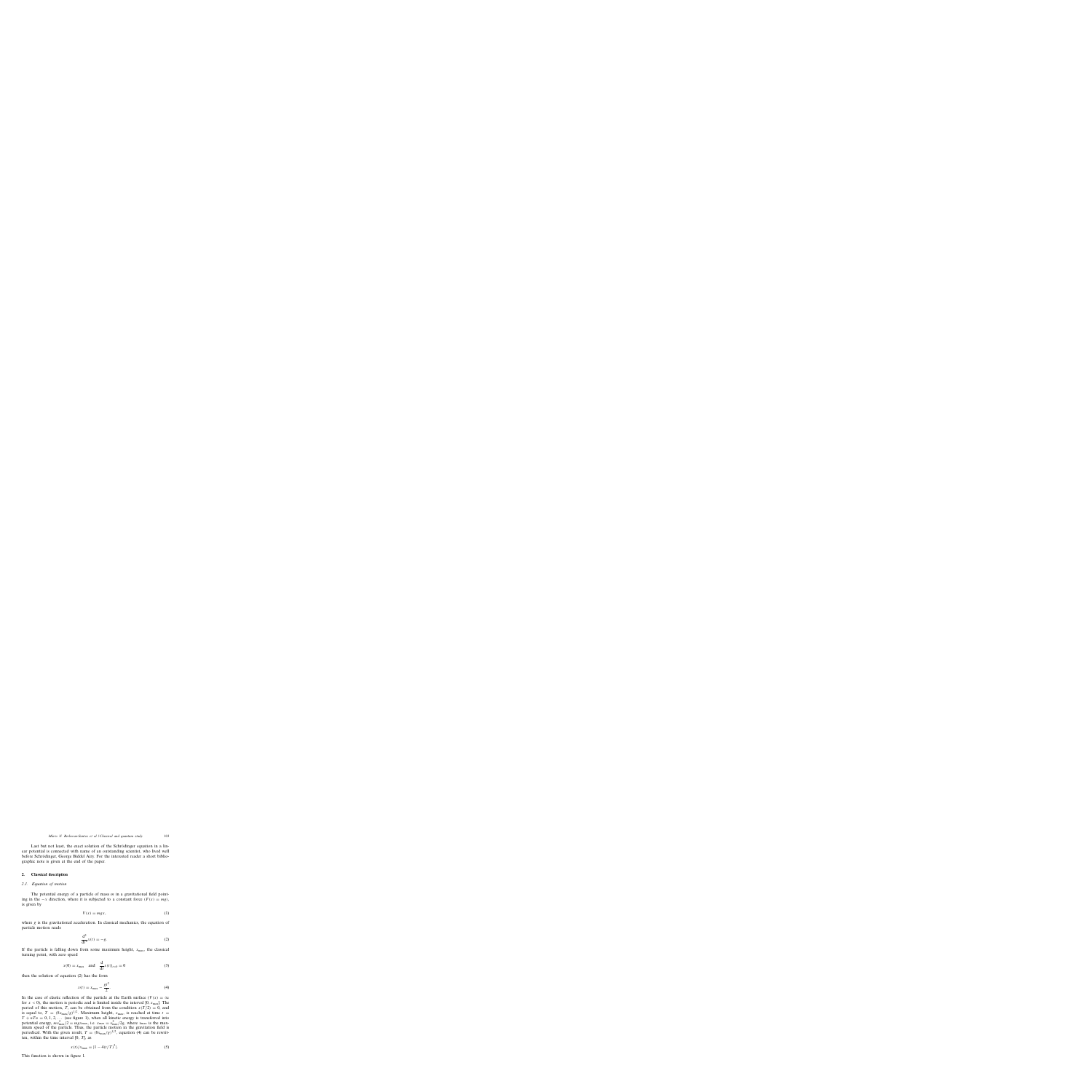

Figure 1. Trajectory of particle motions in the gravitational field.

## *2.2. The classical position probability density*

The classical position probability density for this oscillator can be obtained by two ways. One way was described in Refs. [3, 5]. The average value of a function of the position coordinate,  $\langle f(x) \rangle$ , can obtained as

$$
\langle f(x) \rangle = \frac{1}{T} \int_0^T f(x(t)) dt = \frac{1}{T} \int_0^T f(x(t)) \frac{dx}{dx/dt}
$$

$$
\to \frac{2}{T} \int_0^{x_{\text{max}}} f(x) \frac{dx}{v(x)} = \int_0^{x_{\text{max}}} f(x) P_{\text{cl}}(x) dx, \tag{6}
$$

where,  $v(x) = dx/dt$ , and  $P_c(x) = 2/Tv(x)$  is the classical position probability<br>distribution. The integral is taken between the turning points 0 and x distribution. The integral is taken between the turning points 0 and  $x_{\text{max}}$  that covers to only half the period,  $T/2$ . The local speed is related to the potential energy function via

$$
E = \frac{1}{2}mv^2(x) + V(x),
$$
\n(7)

where *E* is total energy of the oscillator. Taking into account that  $E = mgx_{\text{max}}$ <br>and using equations:  $T = (8x - (a)^{1/2} P_1(x) - 2/Tv(x))$  and (7) one gets and using equations:  $T = (8x_{\text{max}}/g)^{1/2}$ ,  $P_{\text{cl}}(x) = 2/Tv(x)$ , and (7), one gets

$$
P_{\rm cl}(x) = \frac{1}{2} \frac{1}{\sqrt{x_{\rm max}(x_{\rm max} - x)}}.
$$
 (8)

But another way of obtaining the classical position probability density in the presence of a gravitational field was suggested some years ago [2].  $P_{cl}(x)$  can be obtained as

$$
P_{\rm cl}(x) = \frac{1}{T} \int_0^T \delta(x - x_{\rm max} + \frac{1}{2}gt^2) \mathrm{d}t. \tag{9}
$$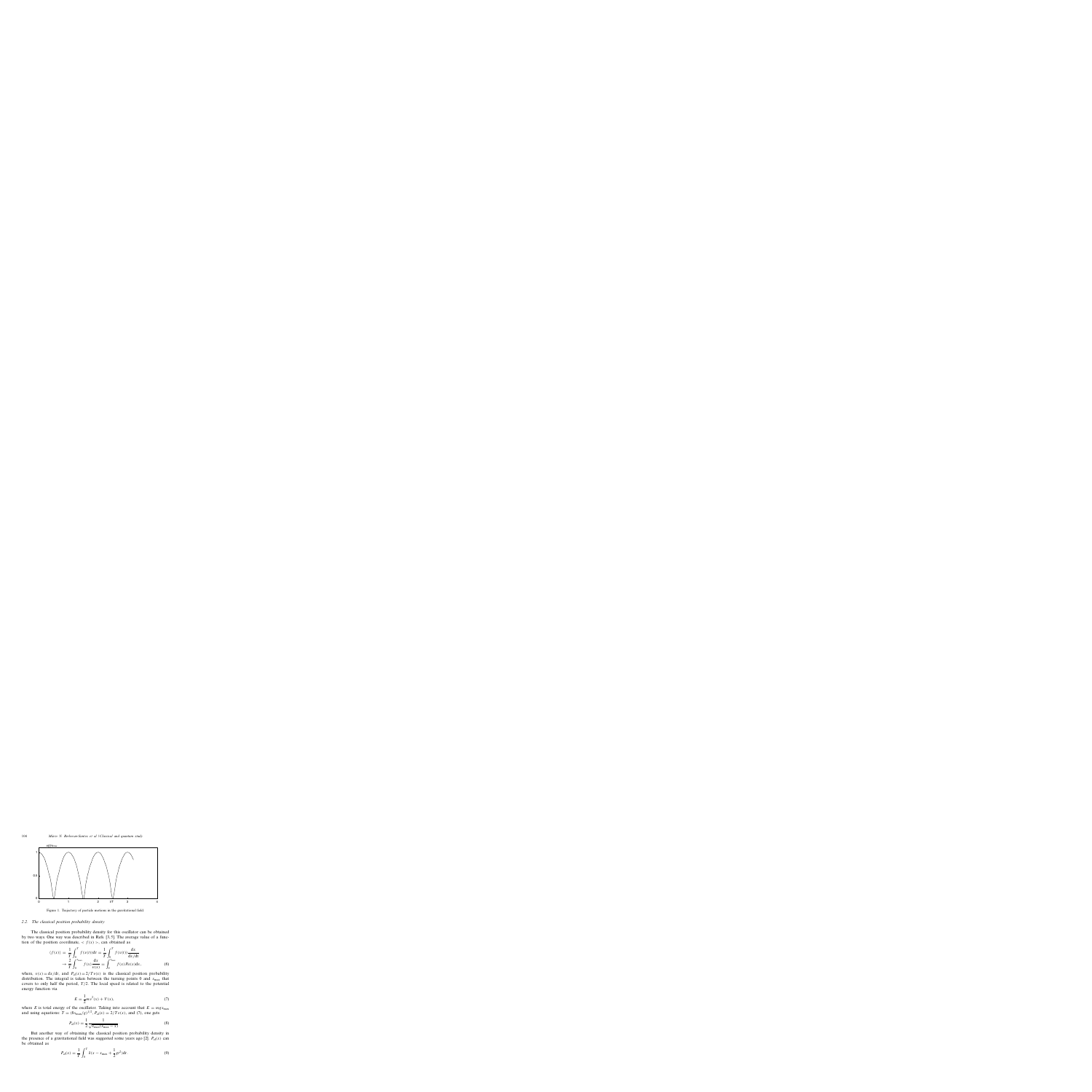This integral can be evaluated expressing the  $\delta$  function of a function  $y(t)$  as [21]

$$
\delta(y(t)) = \sum_{i} \frac{\delta(t - t_i)}{|\mathrm{d}y/\mathrm{d}t|_{t = t_i}}.\tag{10}
$$

Here the sum is over all simple zeros  $t_i$  of  $y(t)$ . For fixed  $0 < x < x_{\text{max}}$ , the function

$$
y(t) = x - x_{\text{max}} + \frac{1}{2}gt^2
$$
 (11)

has two simple zeros  $t_{1,2}(x - x_{\text{max}} + 0.5gt_{1,2}^2 = 0)$  along the interval of integration  $T_1$  namely [0, *T*], namely,

$$
t_{1,2} = \pm \sqrt{\frac{2(x_{\text{max}} - x)}{g}}
$$
 (12)

and

$$
|dy/dt|_{t=t_{1,2}} = |gt|_{t=t_{1,2}} = g\sqrt{\frac{2x_{\text{max}} - 2x}{g}} = \sqrt{2g(x_{\text{max}} - x)}.
$$
 (13)

Hence, for  $0 < x < x_{\text{max}}$ , equation (9) becomes

$$
P_{\rm cl}(x) = \frac{1}{T} \int_0^T \sum_{i=1,2} \frac{\delta(t - t_i)}{\sqrt{2g(x_{\rm max} - x)}} dt = \frac{1}{T} \frac{2}{\sqrt{2g(x_{\rm max} - x)}} = \frac{1}{2} \frac{1}{\sqrt{x_{\rm max}(x_{\rm max} - x)}}.
$$
\n(14)

Hence we obtain the result of the preceding paragraph [see equation (8)]. Finally, for  $x < 0$  and  $x > x_{\text{max}}$ , function (11) has no zeros in the interval [0, *T*], and the integral (9) is equal to zero.

Thus, the classical position probability density for the particle in a gravitational field is

$$
P_{\rm cl}(x) = \begin{cases} (1/2)[x_{\rm max}(x_{\rm max} - x)]^{-1/2}, & 0 < x < x_{\rm max};\\ 0, & x < 0, x > x_{\rm max}. \end{cases} \tag{15}
$$

The reader can check that the normalization condition,  $\int_0^{x_{\text{max}}} P_{\text{cl}}(x) dx = 1$ , is ful-<br>filled. This probability distribution is shown in figure 2 (dotted line), together filled. This probability distribution is shown in figure 2 (dotted line), together with a quantum result from section 3.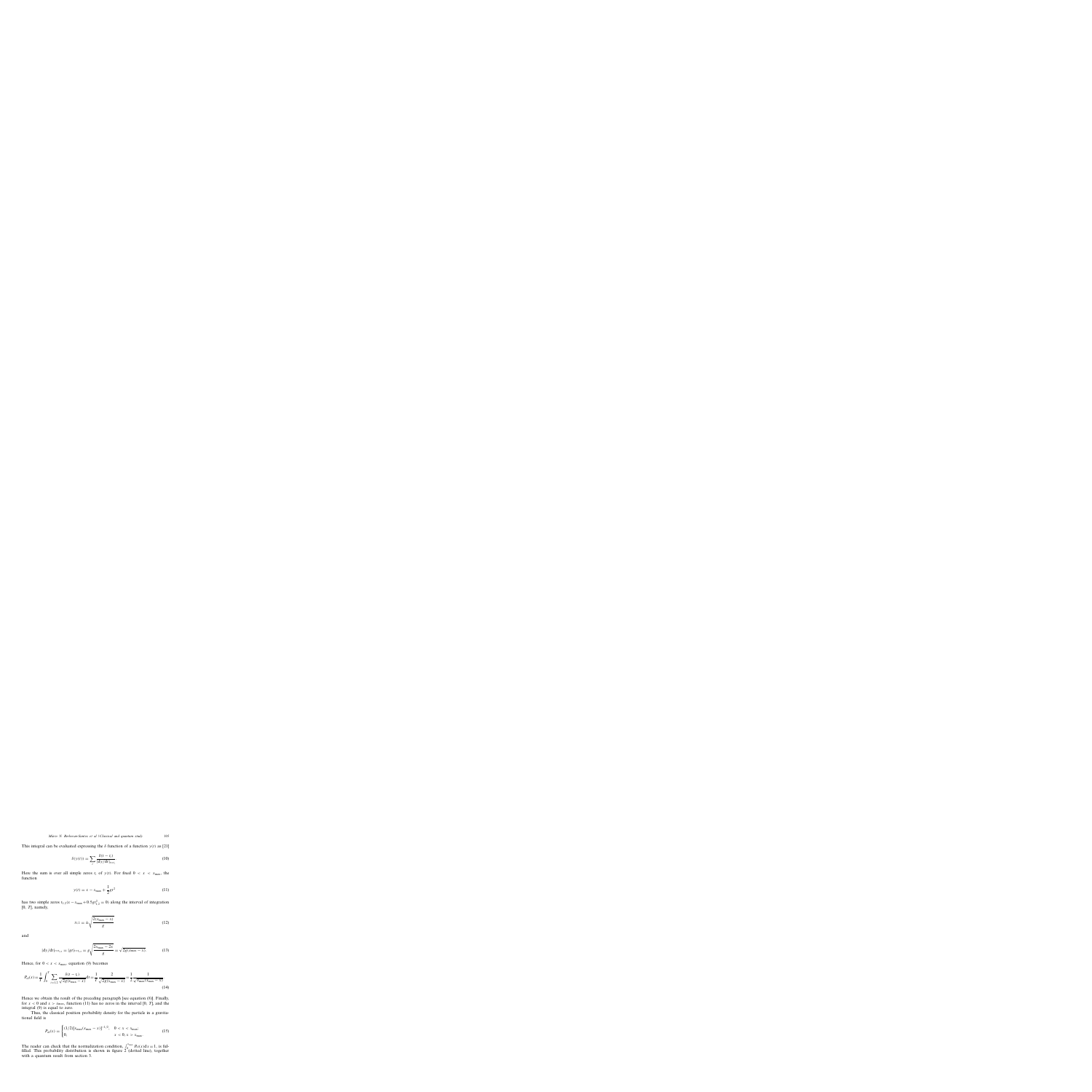

Figure 2. Classical,  $P_{cl}(\zeta)$ , dotted curve, and zero approximation quantum,  $P_{qu}^{(0)}(\zeta)$ , solid curve, position probability densities.  $\zeta = x \left( 2m^2 g / \hbar^2 \right)^{1/3}$ .

## **3. Quantum mechanical description**

#### *3.1. Schrodinger equation and stationary wavefunction ¨*

The separated time-independent Schrödinger equation for a single particle is the same for *y* and *z* motions as in the field-free case, while for motion along the *x* direction we have the equation

$$
\frac{d^2\varphi}{dx^2} + \frac{2m}{\hbar^2}(E - mgx)\varphi = 0.
$$
 (16)

The stationary wavefunction  $\varphi(x)$  must obey the following boundary conditions:  $\varphi(x) = 0$  for  $x = 0$  and  $\varphi(x) \to 0$  for  $x \to \infty$ . With the introduction of the following dimensionless height, and maximum height, which can also be read as a dimensionless energy,

$$
\zeta = x \left(\frac{2m^2 g}{\hbar^2}\right)^{1/3}, \quad \zeta_E = \frac{E}{mg} \left(\frac{2m^2 g}{\hbar^2}\right)^{1/3} = x_{\text{max}} \left(\frac{2m^2 g}{\hbar^2}\right)^{1/3} \tag{17}
$$

the Schrödinger equation  $(16)$  can be rewritten as

$$
\frac{\mathrm{d}^2 \varphi}{\mathrm{d}\zeta^2} - (\zeta - \zeta_E)\varphi = 0. \tag{18}
$$

The following Airy function [21] is a solution of this equation for the given boundary condition,

$$
\varphi_E(\zeta) = B_E \times Ai(\zeta - \zeta_E). \tag{19}
$$

Here, the constant  $B_E$  can be obtained from the normalization condition,  $\int_0^\infty \varphi_E^2(\zeta) d\zeta = 1.$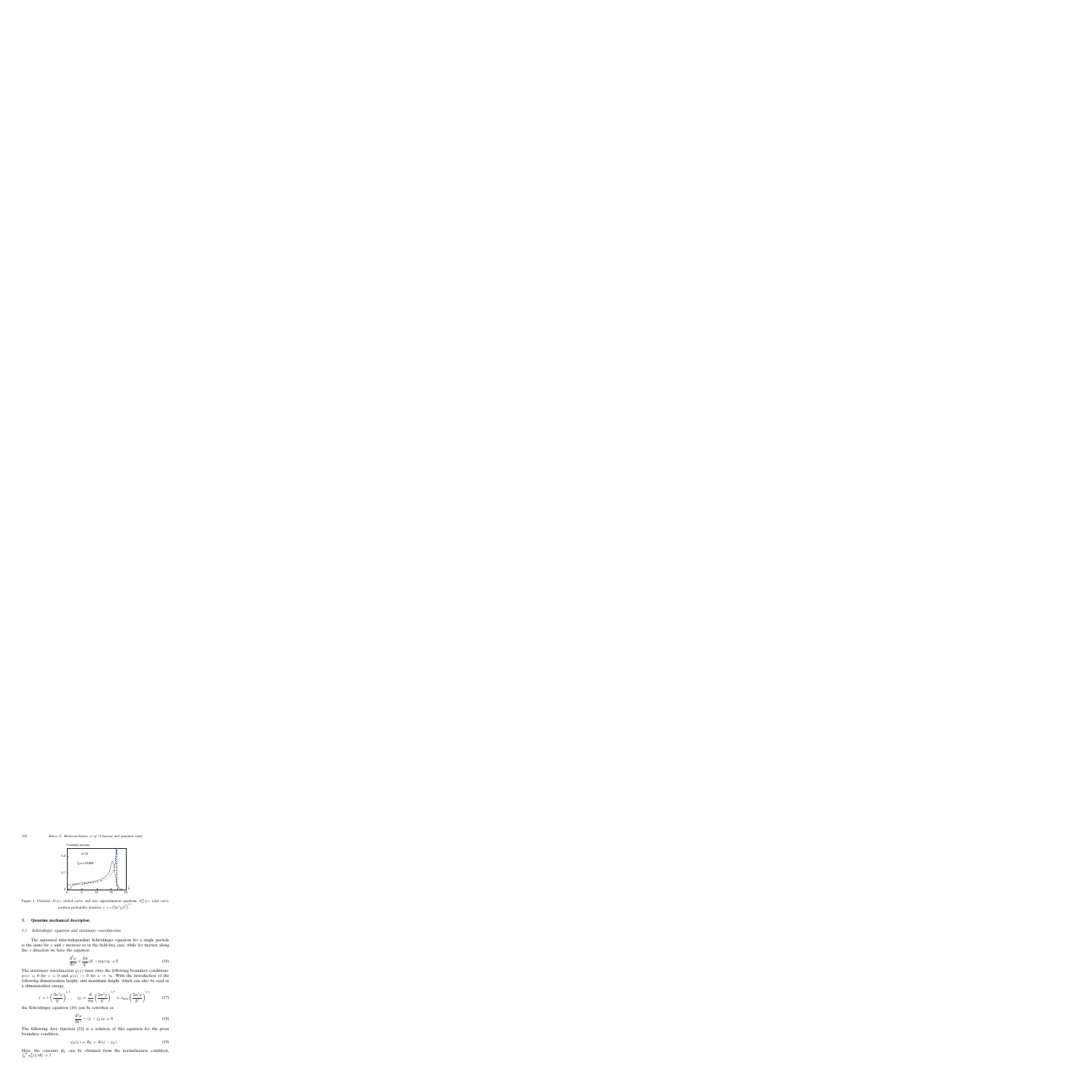| n  | $\zeta_n$ | $B_n^2$ | $C_n$     | $C_n^2$  |  |
|----|-----------|---------|-----------|----------|--|
|    | 2.3381    | 2.0338  | $\theta$  | $\theta$ |  |
| 12 | 14.5278   | 0.8242  | 0.1316    | 0.0173   |  |
| 13 | 15.3410   | 0.8021  | 0.2980    | 0.0888   |  |
| 14 | 16.1329   | 0.7821  | 0.5065    | 0.2566   |  |
| 15 | 16.9059   | 0.7640  | 0.6129    | 0.3835   |  |
| 16 | 17.6616   | 0.7475  | 0.4611    | 0.2126   |  |
| 17 | 18.4014   | 0.7323  | 0.1118    | 0.0125   |  |
| 18 | 19.1264   | 0.7183  | $-0.1224$ | 0.0150   |  |

Table 1 Values of several roots of equation (20), of  $B_n$ ,  $C_n$ , and  $C_n^2$ .

The wavefunction,  $\varphi_E$ , must obey the boundary condition  $\varphi_E(\zeta = 0) = 0$ . This condition allows to obtain the eigenvalues of the Schrödinger equation, through an equation, which is equivalent to the equation for deriving the roots of the Airy function [21–23],

$$
J_{1/3}\left(\frac{2}{3}\zeta_E^{3/2}\right) + J_{-1/3}\left(\frac{2}{3}\zeta_E^{3/2}\right) = 0,\tag{20}
$$

where  $J_{1/3}$  and  $J_{-1/3}$  are the Bessel functions of order 1/3 and  $-1/3$ , respectively. Equation (20) has the following approximate solutions [9, 12, 18, 22, 23]

$$
y_n = \frac{2}{3} \zeta_n^{3/2} \cong \pi \left( n - \frac{1}{4} \right), \quad n = 1, 2, \dots
$$
 (21)

The values of several roots of equation (20) (for  $n \le 10$ ) can be found in Refs. [1, 2, 14]. The values for  $n = 1$  and  $n > 11$  are shown in table 1.

The values of  $B_{En}$  [see equation (19)] for different *n* were calculated by numerical integration of the normalization condition for  $\varphi_{En}(\zeta)$ , and are also given in table 1. All the eigenfunctions  $\varphi_n(\zeta) = B_n \text{Ai}(\zeta - \zeta_n)(0 \leq \zeta < \infty$ , to avoid using many subscripts subscript  $E$  has been dropped) are dependent on the Airy function  $Ai(\zeta)$ , whose plot can be found in Refs. [2, 10, 14].

If the particle is in a quantum stationary state  $n$ , its position probability density,  $P_{\text{qu}}^{\text{(st)}}(\zeta)$ , is obtained as

$$
P_{\rm qu}^{(\rm st)}(\zeta) = |\varphi_n(\zeta)|^2. \tag{22}
$$

In figures 3 and 4, we plotted  $P_{qu}^{(st)}(\zeta)$  (solid curves) for cases  $n = 0$  and  $n = 15$ , respectively. For comparison purposes, the corresponding classical expressions respectively. For comparison purposes, the corresponding classical expressions,  $P_{\rm cl}(\zeta)$ , (dotted curves) and the classical turning points (vertical dotted lines) are also shown. On the one hand, this comparison demonstrates the convergence of classical and quantum predictions for large quantum numbers. It is easy to note that there is still a large difference between two distribution functions,  $P_{cl}(\zeta)$  and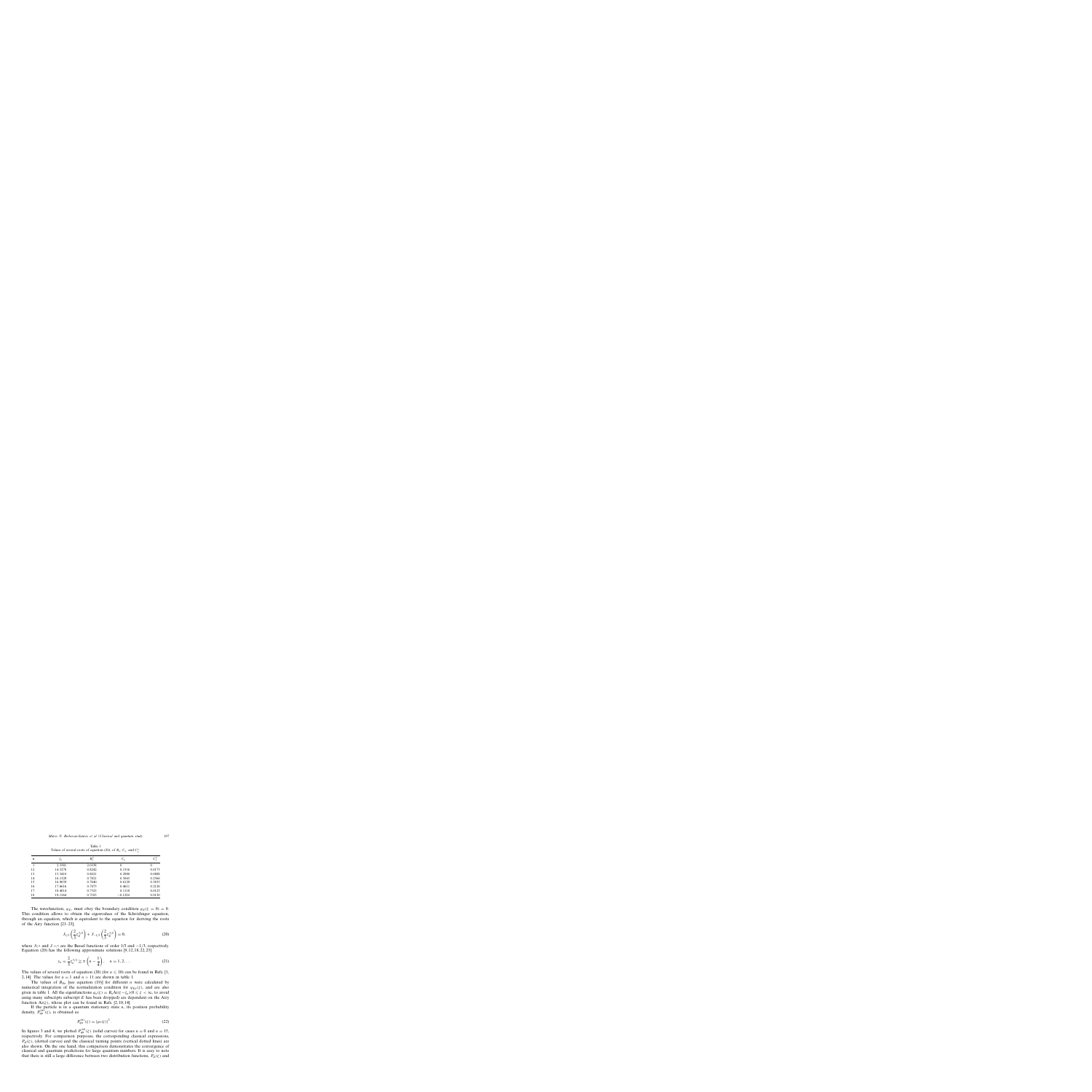

Figure 3. Classical ( $P_{\text{cl}}(\zeta)$ , dotted curve) and quantum ( $P_{\text{qu}}^{(\text{st})}(\zeta)$ , for a particle in quantum stationary state  $n = 0$ , solid curve) position probability densities.



Figure 4. Classical ( $P_{\text{cl}}(\zeta)$ , dotted curve) and quantum ( $P_{\text{qu}}^{(0)}(\zeta)$  and  $P_{\text{qu}}^{(\text{st})}(\zeta)$ , for a particle in quantum stationary state  $n = 15$ , solid curves) position probability densities.

 $P_{\text{qu}}^{\text{(st)}}(\zeta)$ , due to oscillations  $P_{\text{qu}}^{\text{(st)}}(\zeta)$ . The same problem was discussed in Ref. [11] in connection with a harmonic oscillator. The reason of the noticeable differin connection with a harmonic oscillator. The reason of the noticeable difference being that the comparison is based on states of different quality. In fact, the probability density associated with the classical oscillation in gravitational field, whose height over the Earth is  $x_{\text{max}}$  and which has a non-stationary state character, is compared with the position probability density of a quantum state that is stationary in character. Clearly, stationary quantum states cannot be the quantum analog of the classical state. The comparison should then be done between a classical non-stationary state and a suitable quantum non-stationary state. A suitable quantum non-stationary state is a wave packet moving in the gravitational field as the classical particle.

#### *3.2. The wave packet in a gravitational field*

In a paper by Brown and Zhang [14] a recipe is given for the constraction of the explicit time development of any initial wave packet under a constant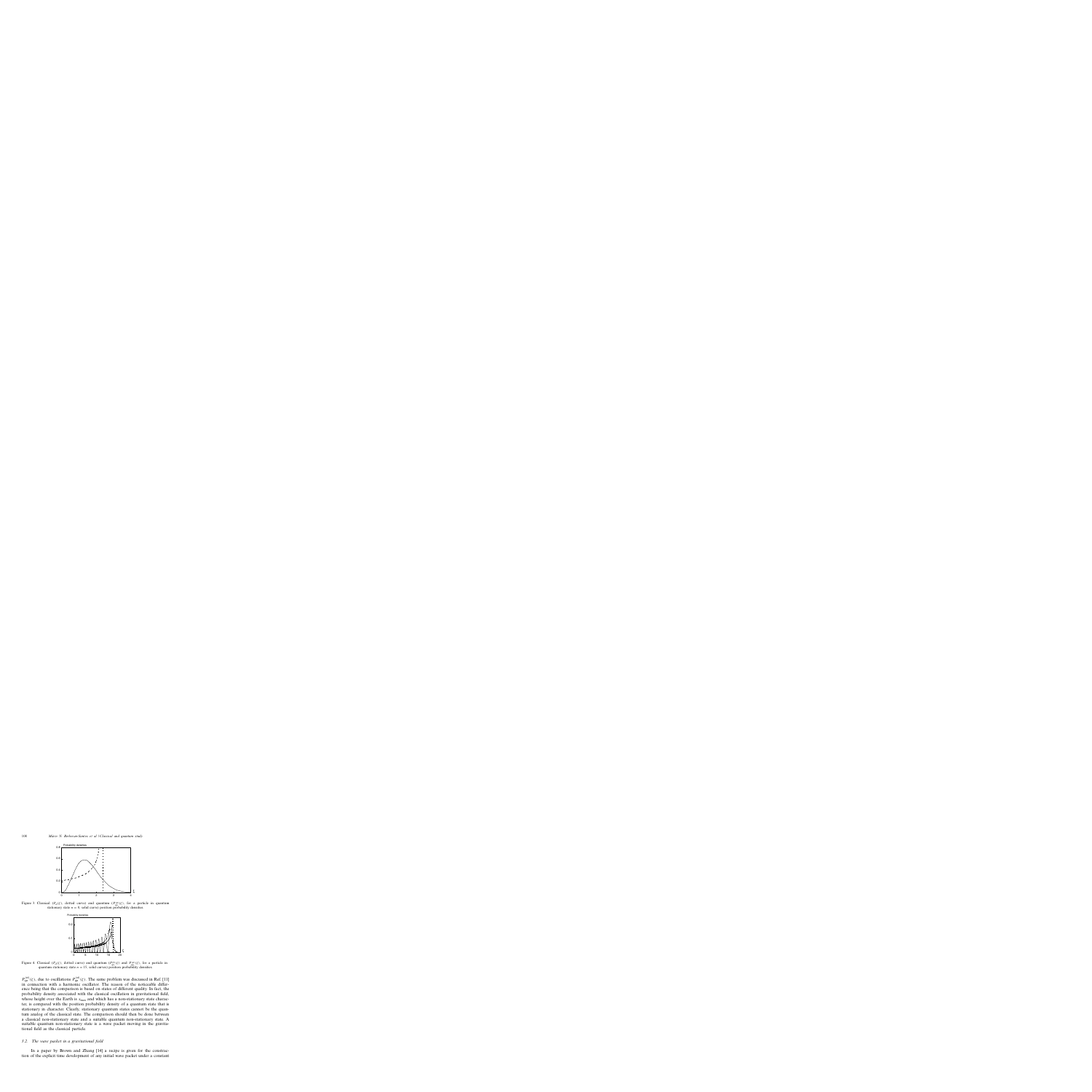force (without a "floor", unlimited motion in interval  $-\infty < x < +\infty$ ). Let us first note that the narrowest wave packet obeying the non-stationary Schrödinger equation,

$$
i\hbar \frac{\partial}{\partial t}\psi(x,t) = \left(-\frac{\hbar^2}{2m}\frac{\partial^2}{\partial x^2} + mgx\right)\psi(x,t)
$$
 (23)

can be written as

$$
\psi(x,t) = \exp\left(-\frac{i}{\hbar}E_1t\right)\varphi_1(x),\tag{24}
$$

where  $E_1$  and  $\varphi_1(x)$  are the first  $(n = 1)$  eigenvalue and eigenfunction of the stationary Schrödinger equation  $(16)$ , respectively. Let us now assume that

$$
\phi(x,t) = -mgxt - mg^2t^3/6,
$$
\n(25)

Let  $\varphi_0(x)$  be the initial wave packet centered at some height, and  $\varphi_0(x - v_0t, t)$ be the description of the free-particle motion (i.e., the motion in the absence of gravitational field) with speed  $v_0$ , then, according to Ref. [14], the wave packet

$$
\psi_g(x,t) = \exp\left\{\frac{i}{\hbar}\phi(x,t)\right\}\varphi_0\left(x+gt^2/2,t\right) \tag{26}
$$

will be peaked at  $-gt^2/2$  and will obey the non-stationary Schrödinger equation (23), i.e., it will move as a classical particle in gravitational field [in equation (26), the initial speed,  $v_0$ , is supposed to be equal zero]. If  $\varphi_0(x)$  has a Gaussian shape, then the analytical solution for  $\psi_g(x, t)$  is known [1,16]. Indeed this wave packet,  $|\psi_g(x, t)|^2$ , moves as a classical particle but the width of this packet<br>increases with time  $(\infty t)$ . In the presence of a "floor" (i.e., a wall,  $V(x) = \infty$  for increases with time ( $\sim t$ ). In the presence of a "floor" (i.e., a wall,  $V(x) = \infty$  for  $x < 0$ , the time development of the wave packet changes significantly. Due to the interference of the falling and reflected parts of the wave packet, oscillations in the shape of the function  $|\psi_g(x, t)|^2$  near the wall will appear [1,15,16]. Note<br>that in a harmonic potential, the Gaussian wave packet moves as a classical parthat in a harmonic potential, the Gaussian wave packet moves as a classical particle and there is an initial condition for which the shape of this packet does not change with time  $[1, 2]$ . The motion of the wave packet in an infinite square well also coincides with the motion in the classical case but here the shape of wave packet changes with time [1, 4].

#### *3.3. The zero approximation to quantum position probability density*

The quantum position probability density,  $P_{qu}(x)$ , for the periodical motion can be calculated as [2]

$$
P_{\rm qu}(x) = \frac{2}{T} \int_0^{T/2} |\psi_q(x, t)|^2 dt.
$$
 (27)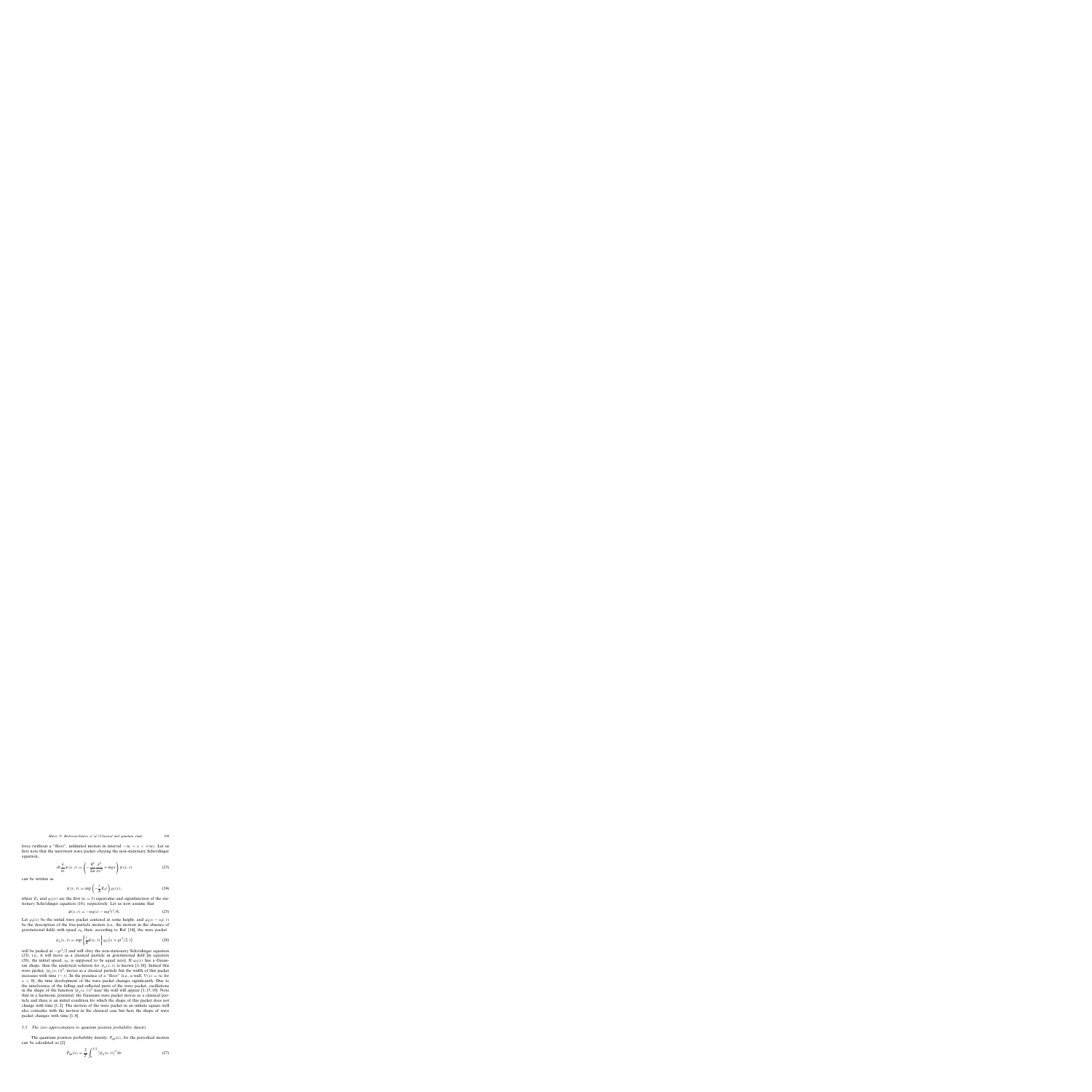As a zero approximation, let us suppose that the motion of a wave packet in a gravitational field in the presence of the wall is periodic and that this packet does not change its shape with time, like in the harmonic case. Here, we will assume that this wave packet has the shape of the first eigenfunction,  $\varphi_1(x)$ (i.e., the initial wave packet is the narrowest), but is localized at some height above the "floor". We will assume that this height is equivalent to some eigenvalue  $\zeta_n$  (see equation (17)). Then taking into account that all the eigenfunctions  $\varphi_n(\zeta) = B_n \text{Ai}(\zeta - \zeta_n)(0 \leq \zeta < \infty)$  are pieces of the Airy function, we get (in the variable  $\zeta$ )

$$
\psi_{g}(\zeta, t = 0) = \varphi_{0}(\zeta) = \begin{cases} 0, & 0 \leq \zeta < \zeta_{n} - \zeta_{1} \\ (B_{1}/B_{n})\varphi_{n}(\zeta) = B_{1}Ai(\zeta - \zeta_{n}), & \zeta_{n} - \zeta_{1} \leq \zeta. \end{cases} \tag{28}
$$

Then according to equations (26) and (27), we have for the zero approximation

$$
P_{\rm qu}^{(0)}(x) = \frac{2}{T} \int_0^{T/2} \varphi_0^2(x + gt^2/2) \mathrm{d}t. \tag{29}
$$

Now, introducing the dimensionless time  $\tau = 2t/T$  and  $x_{\text{max}}^{\text{(qu)}} = gT^2/8$ , equation (27) can be rewritten as

$$
P_{\rm qu}^{(0)}(x) = \int_0^1 \varphi_0^2 \big( x + x_{\rm max}^{\rm (qu)} \tau^2 \big) d\tau.
$$
 (30)

Finally, proceeding to the variable  $\zeta$  (see, equation (17)) and taking into account the connection of the wave and Airy functions (19), we obtain

$$
P_{\rm qu}^{(0)}(\zeta) = \int_0^1 \varphi_0^2(\zeta + \zeta_{\rm max}^{\rm (qu)} \tau^2) d\tau.
$$
 (31)

This zero approximation to quantum position probability density can be calculated numerically. In figure 2 we plotted  $P_{\text{qu}}^{(0)}(\zeta)$  (solid curve) for cases<br> $p = 15$  ( $\zeta^{(\text{qu})} = 14.568$ ). The corresponding classical expressions,  $P_{\zeta}(\zeta)$  (dotted  $n = 15$  ( $\zeta_{\text{max}}^{(\text{qu})} = 14.568$ ). The corresponding classical expressions,  $P_{\text{cl}}(\zeta)$ , (dotted arrival) and the classical turning point,  $\zeta^{(\text{cl})} = \zeta$ , (vertical dotted line) are also curves) and the classical turning point,  $\zeta_{\text{max}}^{(c)} = \zeta_{15}$ , (vertical dotted line) are also shown. The used value for  $\zeta_{\text{max}}^{(qu)}$  corresponds to the quantum number  $n = 15$  and was obtained in the following way: at time  $t = T/2$  (or at  $\tau = 1$ ), the initial wave packet (28) is coincident with the first eigenfunction,  $\varphi_1(\zeta) = B_1 Ai(\zeta - \zeta_1)$ , i.e., packet (28) is coincident with the first eigenfunction,  $\varphi_1(\zeta) = B_1 Ai(\zeta - \zeta_1)$ , i.e.,<br>B.  $Ai(\zeta + \zeta^{(qu)} \tau^2 - \zeta) |_{\zeta} = B_1 Ai(\zeta - \zeta_1)$  and in this case  $\zeta^{(qu)} + \zeta_1 = \zeta_2$ .  $B_1Ai(\zeta + \zeta_{\text{max}}^{(qu)}\tau^2 - \zeta_n)|_{\tau=1} = B_1Ai(\zeta - \zeta_1)$ , and in this case,  $\zeta_{\text{max}}^{(qu)} + \zeta_1 = \zeta_{15}$ .<br>The difference between  $\zeta^{(qu)}$  and  $\zeta_{15}$  reflects the fact that the minimum energy The difference between  $\zeta_{\text{max}}^{\text{(qu)}}$  and  $\zeta_{15}$  reflects the fact that the minimum energy of quantum particle in the gravitational field with "floor" is equal  $F_1$  (or  $\zeta_1$  in of quantum particle in the gravitational field with "floor" is equal  $E_1$  (or  $\zeta_1$  in dimensionless variables). Figure 2 allows a direct comparison between the classical position distribution and the zero approximation to the quantum distribution.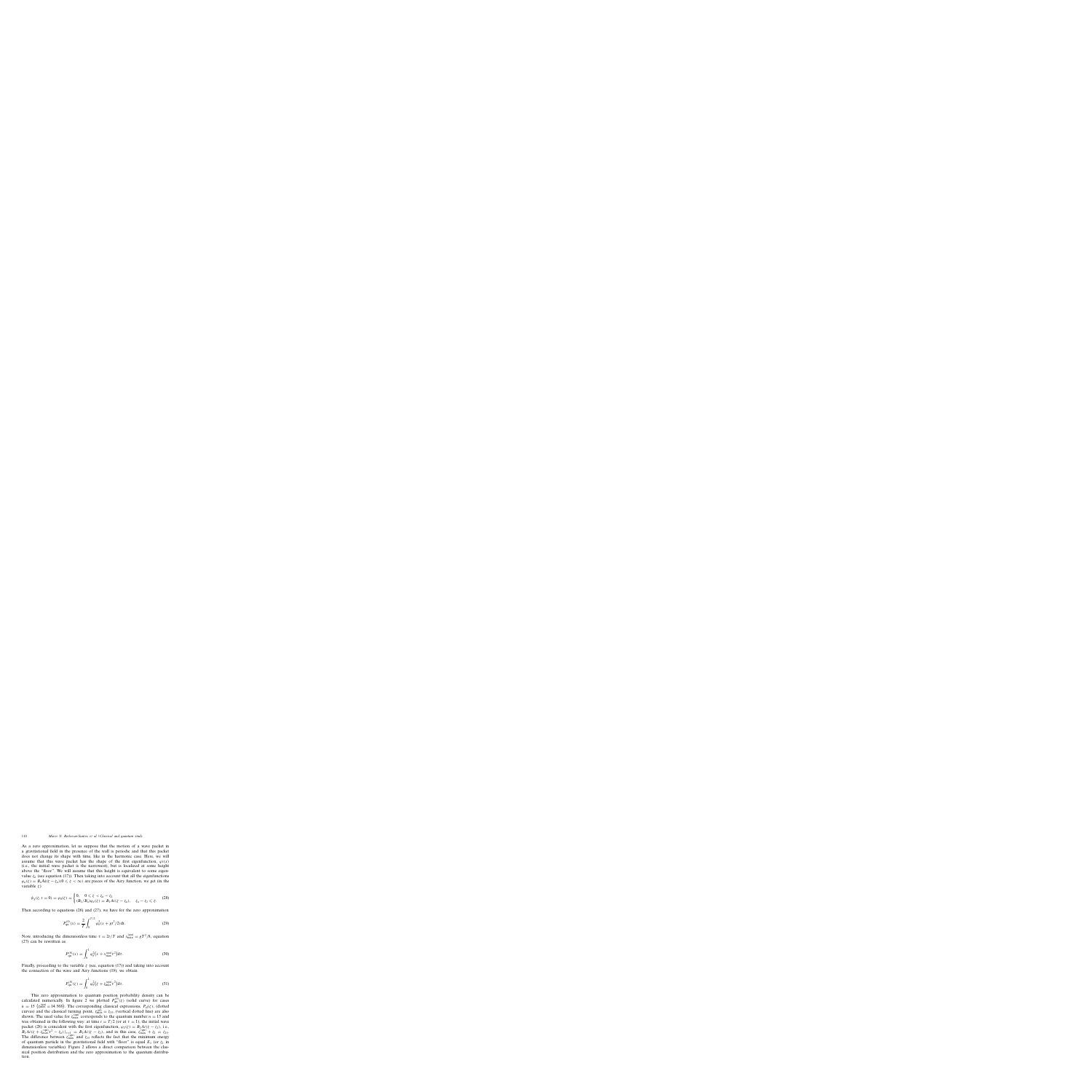## *3.4. The approximate quantum position probability density*

Let us write the wave function (the wave packet) (26) as a superposition (with coefficients  $C_k$ ) of the stationary states (19) of the oscillator in the gravitational field,

$$
\psi_g(x,t) = \sum_k C_k \varphi_k(x) \exp\left(-\frac{1}{\hbar} E_k t\right).
$$
 (32)

Then

$$
\left|\psi_g(x,t)\right|^2 = \sum_{m,k} C_m C_k^* \varphi_m(x) \varphi_k^*(x) \exp\left(-\frac{1}{\hbar}(E_m - E_k)t\right). \tag{33}
$$

For the quantum position probability density, we obtain

$$
P_{\rm qu}(x) = \lim_{T_0 \to \infty} \frac{1}{T_0} \int_0^{T_0} \left| \psi_g(x, t) \right|^2 \mathrm{d}t = \sum_k |C_k|^2 \, \varphi_k^2(x). \tag{34}
$$

As the probability density  $P_{qu}(x)$  has to be normalized, the coefficients  $C_k$  will obey the condition:  $\sum_{k} |C_k|^2 = 1$ .

For the full time-dependent solution (32) one needs the expansion coefficients  $C_k$ , which depend on the initial condition. Assuming, for the expansion coefficients  $C_k$ , the initial condition of equation (28), we will have

$$
C_k = \int_0^\infty \varphi_k(\zeta) \psi_g(\zeta, 0) d\zeta = B_1 \int_{\zeta_n - \zeta_1}^\infty \varphi_k(\zeta) Ai(\zeta - \zeta_n) d\zeta.
$$
 (35)

Coefficients  $C_k$  were calculated numerically, their values are shown in table 1. At the initial conditions of equation (28), we can suppose that the dominant term in the series (34) is the term with  $k = n$ . Thus, as a first crude approximation we can write (introducing again the dimensionless parameter,  $\zeta$ )

$$
P_{\rm qu}(\zeta) \approx P_{\rm qu}^{\rm (st)}(\zeta) = \varphi_n^2(\zeta). \tag{36}
$$

This function is shown in figure 4 for  $n = 15$ . If we include in the approximation the terms with index  $k = n \pm 1$  and provide for the correct normalization, then the approximation,  $P_{\rm qu}^{(3)}(\zeta)$ , to relation (34) becomes

$$
P_{\rm qu}(\zeta) \approx P_{\rm qu}^{(3)}(\zeta) = \left(|C_{n-1}|^2 + |C_n|^2 + |C_{n+1}|^2\right)^{-1} \sum_{i=-1}^1 |C_{n+i}|^2 \varphi_{n+i}^2(\zeta) \tag{37}
$$

what, according to figure 5 ( $n = 15$ ), approaches to equation (15) somewhat better than equation (36).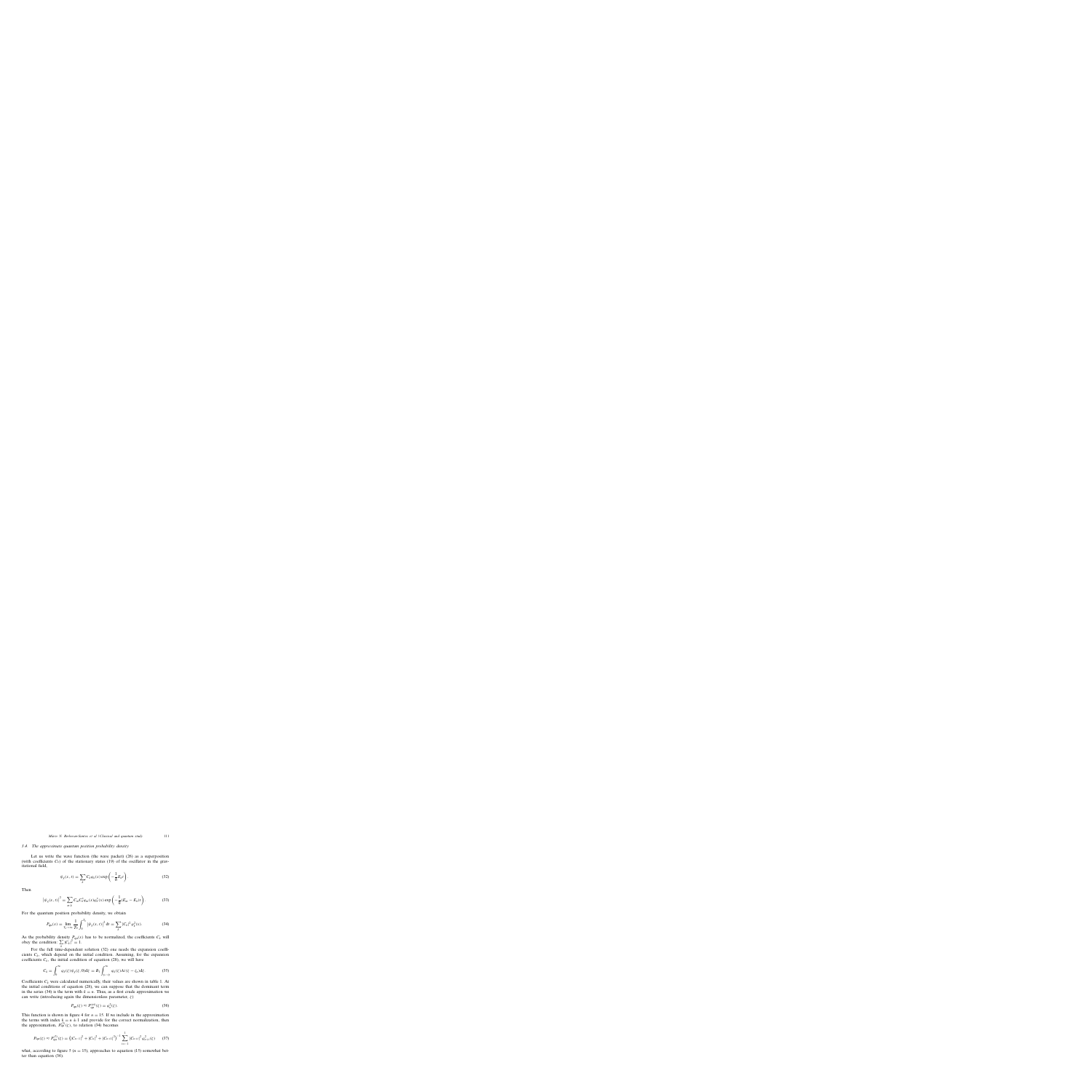

Figure 5. Classical ( $P_{\rm cl}(\zeta)$ , dotted curve) and quantum ( $P_{\rm q}^{(0)}(\zeta)$ , dashed curve, and  $P_{\rm qu}^{(3)}(\zeta)$ ,  $C_{\rm s} = 0.5065$ ,  $C_{\rm s} = 0.6129$ ,  $C_{\rm s} = 0.4611$ , solid curve) position probability densities  $C_{14} = 0.5065, C_{15} = 0.6129, C_{16} = 0.4611$ , solid curve) position probability densities.



Figure 6. Classical ( $P_{\text{cl}}(\zeta)$ , dotted curve) and quantum ( $P_{\text{qu}}^{(0)}(\zeta)$ , dashed curve, and  $P_{\text{qu}}^{(7)}(\zeta)$ ,  $C_{12} = 0.1316, C_{13} = 0.2980, C_{14} = 0.5065, C_{15} = 0.6129, C_{16} = 0.4611, C_{17} = 0.1118, C_{18} = -0.1224,$ solid curve) position probability densities.

If we yet include the terms with indexes  $k = n \pm 2$ ,  $n \pm 3$  and provide, again, for the correct normalization, we obtain the approximation  $P_{qu}^{(7)}(\zeta)$ ,

$$
P_{\rm qu}(\zeta) \approx P_{\rm qu}^{(7)}(\zeta) = \left(\sum_{i=-3}^{3} |C_{n+i}|^2\right)^{-1} \sum_{i=-3}^{3} |C_{n+i}|^2 \varphi_{n+i}^2(\zeta).
$$
 (38)

According to figure 6 ( $n = 15$ ), the probability density  $P_{\text{qu}}^{(7)}(\zeta)$  approaches to equation (15) somewhat better than equation (37). Including more and more terms, we tion (15) somewhat better than equation (37). Including more and more terms, we would eventually approach the exact position probability density (34). Note that the other coefficients are rather small ( $|C_{n\pm i}| < 0.1$  for  $n = 15$  and  $i > 3$ ). Our calculations show that their inclusion (up to  $i = 10$ ) into series (34) does not noticeably change the approximation (38). It seems that the probability density  $P_{\text{qu}}^{(7)}(\zeta)$  gives<br>the correct approximation to (34). The oscillations near the wall ("floor") reflect the correct approximation to (34). The oscillations near the wall ("floor") reflect the interference of falling and reflected waves. These oscillations can also be seen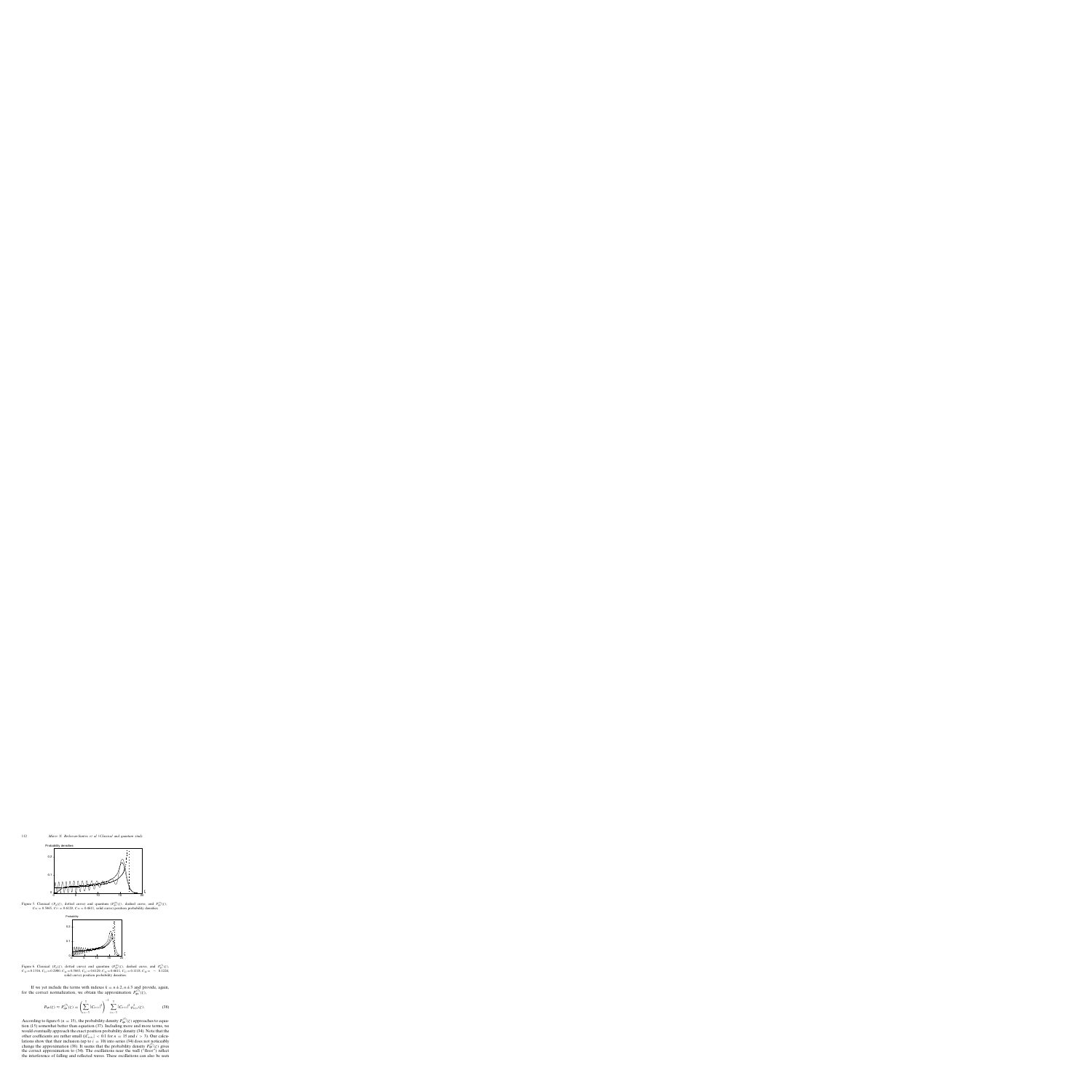throughout the figures of wave packet propagation in gravitational field near the wall (i.e., see figures 3 and 4 in Ref. [15] and figure 1 in Ref. [16]).

For larger energies (larger  $n$ , classical limit), the amplitude of oscillation of Airy functions near the wall decreases [22, 23], so the quantum and classical position probability functions become increasingly similar (with the exception of the space interval near the classical turning points).

## **4. Conclusions**

Many interesting conclusions can be drawn from these results. First of all, comparison between the classical and the quantum case obliges to differentiate between two different quantum cases (a) a quantum stationary case and (b) a quantum non-stationary case. This last case, then, allows for two approximate solutions (a) the zero approximation to the quantum position probability density, where the wave packet has the shape of the first eigenfunction, and (b) a more general approximate solution to the quantum position probability function, where the wave packet is a superposition of several stationary states. A direct comparison among the four cases for the position probability function, i.e., the classical case, the stationary quantum case, the non-stationary quantum zero case, and the non-stationary quantum superposition case, let us conclude that (i) the classical case shows, as usual, that the probability density is peaked at the turning point, where the speed of the particle is zero (figure 2, dotted line). The (ii) quantum stationary case shows that (a) it diverges from the classical solution at the reflection point, where oscillations are evident and (b) at the classical turning point, where the particle can penetrate through the potential barrier (figure 4, the wavy-line). The (iii) quantum non-stationary zero case, even if it is a rather crude approximation, as it does not include the interference of the falling and reflected waves, shows a quantitative agreement with the previous quantum case in the mid-distance and near the classical turning point (figure 4, solid non-wavy-line). The (iv) quantum non-stationary superposition case shows that in the mid-distances it resembles the classical case, while at the classical turning point it show the well-known quantum penetration through the barrier, and at the short-distances, near the "floor", shows the existence of interference between falling and reflected waves (figure 6, wavy-line). Further, when the energy of quantum particle increases the quantum superposition solution seems to approach the classical case, because the amplitude of the oscillations decrease near the "floor" and the width of quantum distribution near the classical turning point decreases in comparison to the full allowed distance of the motion  $(x_{\text{max}})$ .

#### **5. Bibliographical note**

George Biddell Airy was born on July 27, 1801 and died on January 2, 1892. He was the seventh Astronomer Royal from 1835 to 1891 and a very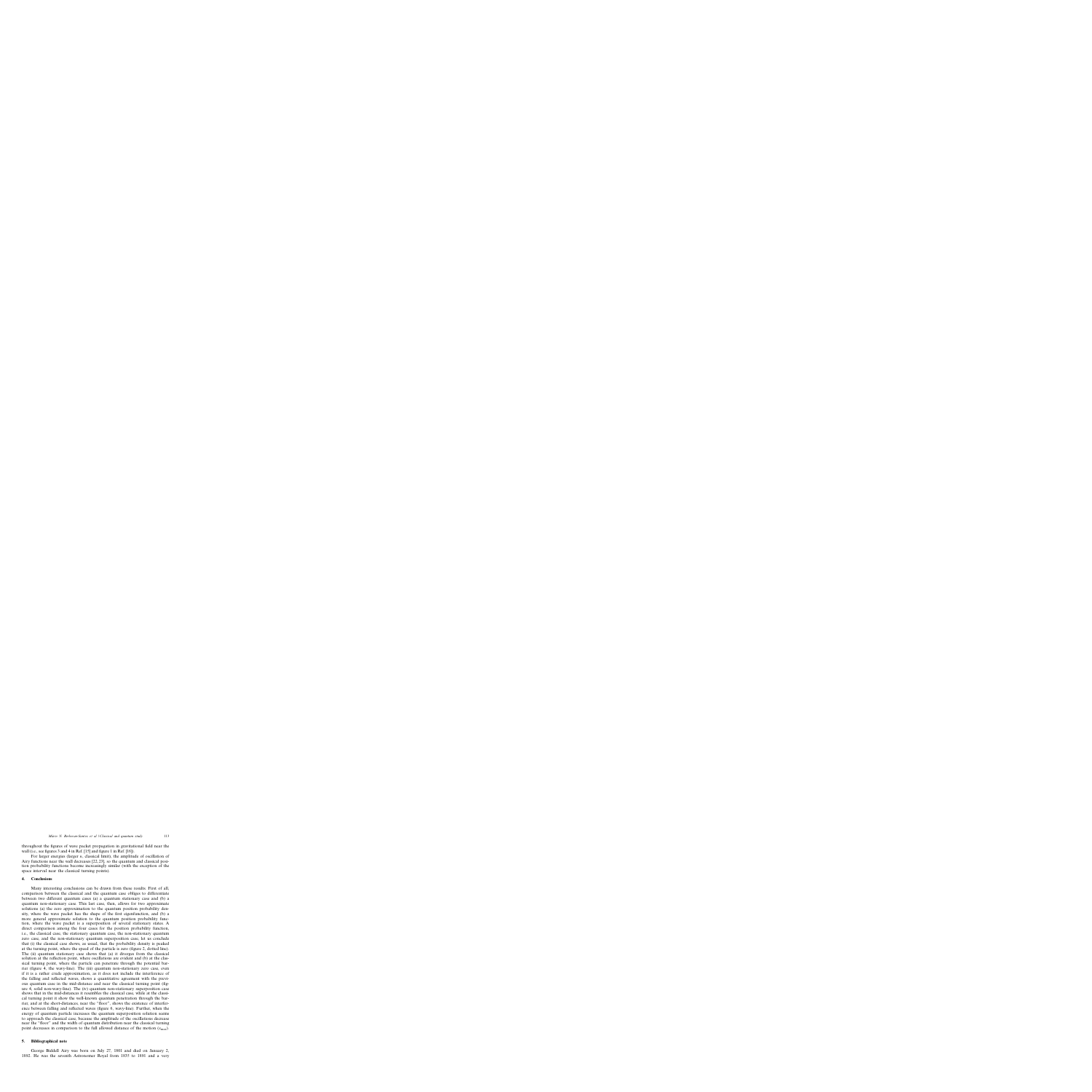versatile scientist. For his scientific achievements he was knighted in 1872. He reorganized the Royal Greenwich Observatory. Airy improved the theory of orbital motions of Venus and of the Moon. In 1827 he did the first attempt to correct astigmatism in the human eye by use of a cylindrical eyeglass lens. In 1838 he devised a compass-correction system for the Royal Navy. In 1854 he measured gravity by swinging a pendulum at the top and at the bottom of a deep mine and thus computed the density of the Earth. We should note that the value he obtained was too large by a fair amount. In 1871 he used a water-filled telescope to test the effect of the Earth's motion on the aberration of light. He contributed also, in optics, to the study of interference fringes and to mathematical theory of rainbows. The Airy disk, the central spot of light in the diffraction pattern of a point light source, is named after him. He was among the first to propose (c. 1855) the theory that root structures of lower density must exist under mountains to maintain isostatic equilibrium. Airy went on a number of scientific expeditions to study the eclipse including Turin in 1842, Sweden in 1851 and Spain in 1860. He was an opponent of Charles Babbage. When the Government was considering funding Babbage's calculating engine, the Government asked Airy what would be the value of such a device. Airy answered with one word: worthless.

The Airy function is the solution of differential equation:

$$
y'' - xy = 0.\t\t(39)
$$

There are two independent solutions:  $Ai(x)$  approaches to zero for large x, and  $Bi(x)$  goes to infinity for larger x. The Airy function is found as solution to boundary value problems in quantum mechanics and electromagnetic theory. The story of this function starts in France. It was known that France was building a new huge telescope. The French instrument, actually, was so overweight that its longitudinal axis was deflected into a curve which affected more than heavenly bodies and thus rendered the telescope useless. When Airy knew about this problem he immediately wrote out something about it: *a state of plane strain in a two-dimensional solid, free from body forces, may be specified by three mutually orthogonal stress components. These may be stated as first-order differential equation. If the three stress components are equal to the appropriate second order partial derivatives of an arbitrary function, then satisfy the equilibrium conditions.* In spite of the fact that Airy spoke in italics he was well-understood for the function to be called an Airy function.

#### **References**

- [1] S. Brandt and H.D. Dahmen, in: *The Picture Book of Quantum Mechanics* (Wiley, New York, 1985).
- [2] C. Leubner, M. Alber and N. Schupfer, Am. J. Phys. 56 (1988) 1123.
- [3] R.W. Robinett, Am. J. Phys. 65 (1997) 190.
- [4] R. Bluhm, V.A. Koctelecký and J.A. Porter, Am. J. Phys. 64 (1996) 944.